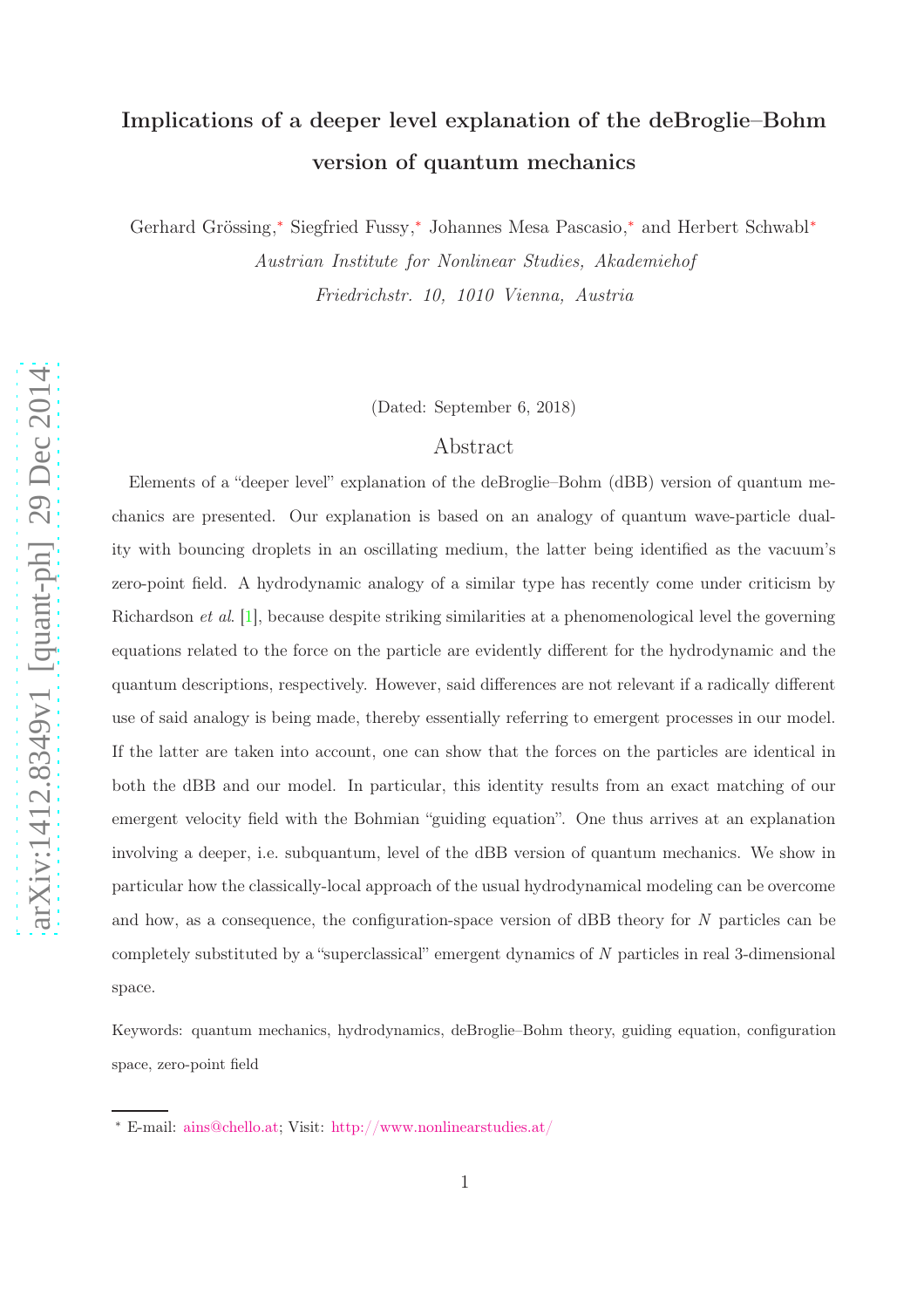#### 1. INTRODUCTION

The Schrödinger equation for  $N > 1$  particles does not describe a wave function in ordinary 3-dimensional space, but instead in an abstract 3N-dimensional space. For quantum realists, including Schrödinger and Einstein, for example, this has always been considered as "indigestible". This holds even more so for a realist, causal approach to quantum phenomena such as the deBroglie–Bohm (dBB) version of quantum mechanics. David Bohm himself has admitted this, calling it a "serious problem": "While our theory can be extended formally in a logically consistent way by introducing the concept of a wave in a 3N-dimensional space, it is evident that this procedure is not really acceptable in a physical theory, and should at least be regarded as an artifice that one uses provisionally until one obtains a better theory in which everything is expressed once more in ordinary 3-dimensional space." [\[2](#page-11-1)] (For more detailed accounts of this discussion already in the early years of quantum mechanics, see [\[3\]](#page-11-2) and  $[4]$ .)

In the present paper, we shall refer to our attempt towards such a "better theory" in terms of a deeper level, i.e. subquantum, approach to the dBB theory, and thus to quantum theory in general. In fact, with our model we have in a series of papers already obtained several essential elements of nonrelativistic quantum theory  $|5-8|$ . They derive from the assumption that a particle of energy  $E = \hbar \omega$  is actually an oscillator of angular frequency  $\omega$  phase-locked with the zero-point oscillations of the surrounding environment, the latter containing both regular and fluctuating components and being constrained by the boundary conditions of the experimental setup via the buildup and maintenance of standing waves. The particle in this approach is an off-equilibrium steady state oscillation maintained by a constant throughput of energy provided by the ("classical") zero-point energy field. We have, for example, applied the model to the case of interference at a double slit, thereby obtaining the exact quantum mechanical probability density distributions on a screen behind the double slit, the average trajectories (which because of the averaging are shown to be identical to the Bohmian ones), and the involved probability density currents. Our whole model is constructed in close analogy to the bouncing/walking droplets above the surface of a vibrated liquid in the experiments first performed by Yves Couder, Emmanuel Fort and co-workers  $[9-11]$ , which in many respects can serve as a classical prototype guiding our intuition for the modeling of quantum systems.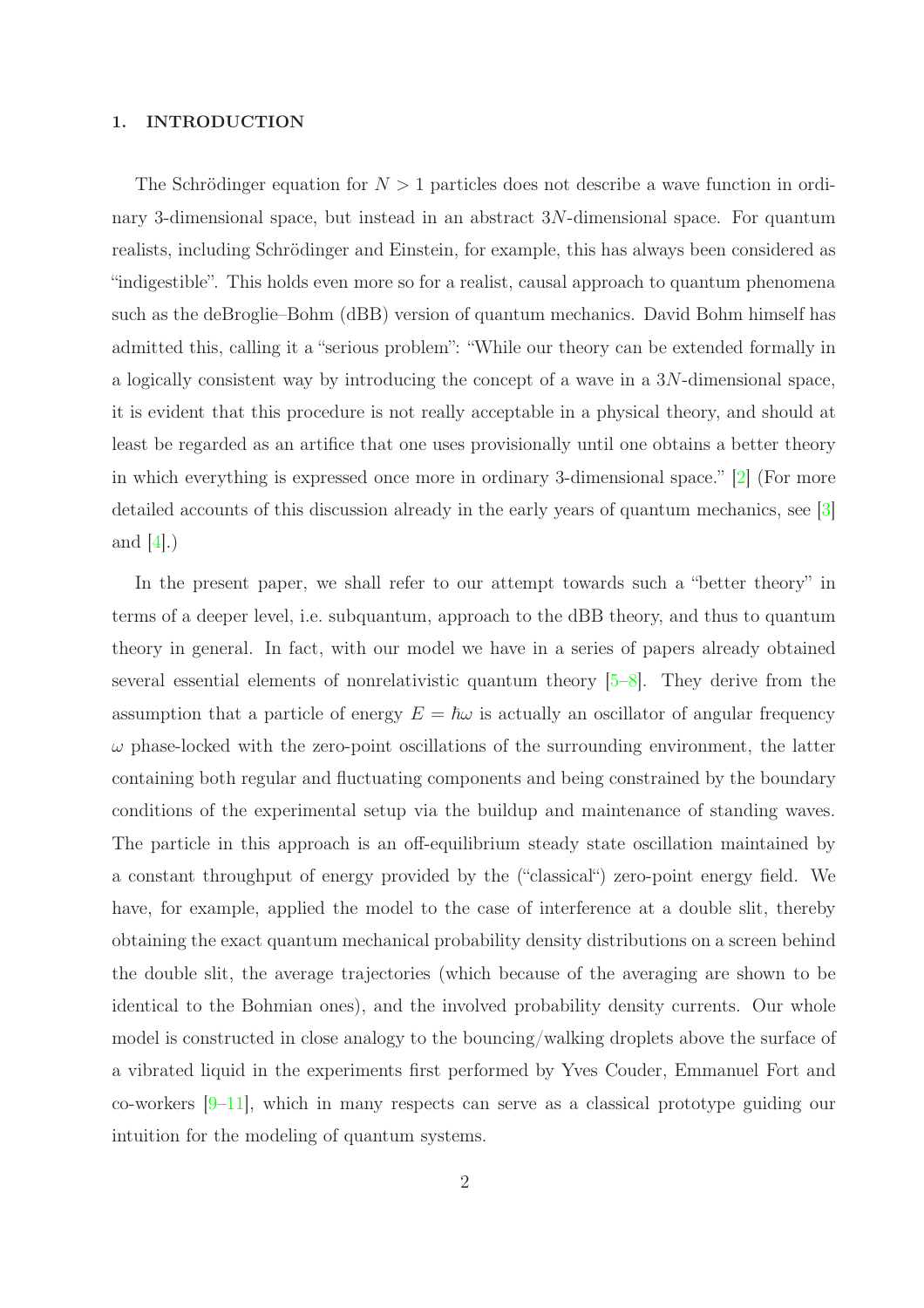However, there are also obvious differences between the mentioned physics of classical bouncers/walkers on the one hand, and the hydrodynamic-like models for quantum systems like our own model or the dBB one on the other hand. In a recent paper, Richardson et al. [\[1](#page-11-0)] have probed more thoroughly into the hydrodynamic analogy of dBB-type quantum wave-particle duality with that of the classical bouncing droplets. Apart from the obvious difference in that Bohmian theory is distinctly nonlocal, whereas droplet-surface interactions are rooted in classical hydrodynamics and thus in a manifestly local theory, Richardson et al. focus on the following observation: the evidently different nature of the Bohmian force upon a quantum particle as compared to the force that a surface wave exerts upon a droplet. In fact, wherever the probability density in the dBB picture is close to zero, the quantum force becomes singular and will very quickly push any particle away from that area. Conversely, the hydrodynamic force directs the droplet into the trough of the wave! So, the probability of finding a droplet in the minima never reaches zero as it does for a quantum particle. The authors conclude that these discrepancies between the two models highlight "a major difference between the hydrodynamic force and the quantum force". [\[1\]](#page-11-0)

Although these authors generally recover in numerical hydrodynamic simulations the results of the Paris group (later confirmed also by the group of John Bush at MIT [\[12](#page-12-2)]) on single-slit diffraction and double-slit interference, they also point out the (already known) striking contrast between the trajectory behaviors for the bouncing droplet systems and dBB-type quantum mechanics, respectively. Whereas the latter exhibits the well-known no-crossing property, the trajectories of the former do to a large extent cross each other. So, again, the physics in the two models is apparently fundamentally different, despite some striking similarities on a phenomenological level. As to the differences, one may very well expect that they will even become more severe when moving from one-particle to N-particle systems.

So, all in all, the paper by Richardson *et al.* [\[1](#page-11-0)] cautions against the assumption of too close a resemblance of bouncer/walker systems and the hydrodynamic-like modeling of quantum systems like the dBB one, with their main argument being that the hydrodynamic force on a droplet strikingly contrasts with the quantum force on a particle in the dBB theory. However, we shall here argue against the possible conclusion that one has thus reached the limits of applicability of the hydrodynamic bouncer analogy for quantum modeling. On the contrary, as we have already pointed out in previous papers, it is a more detailed model inspired by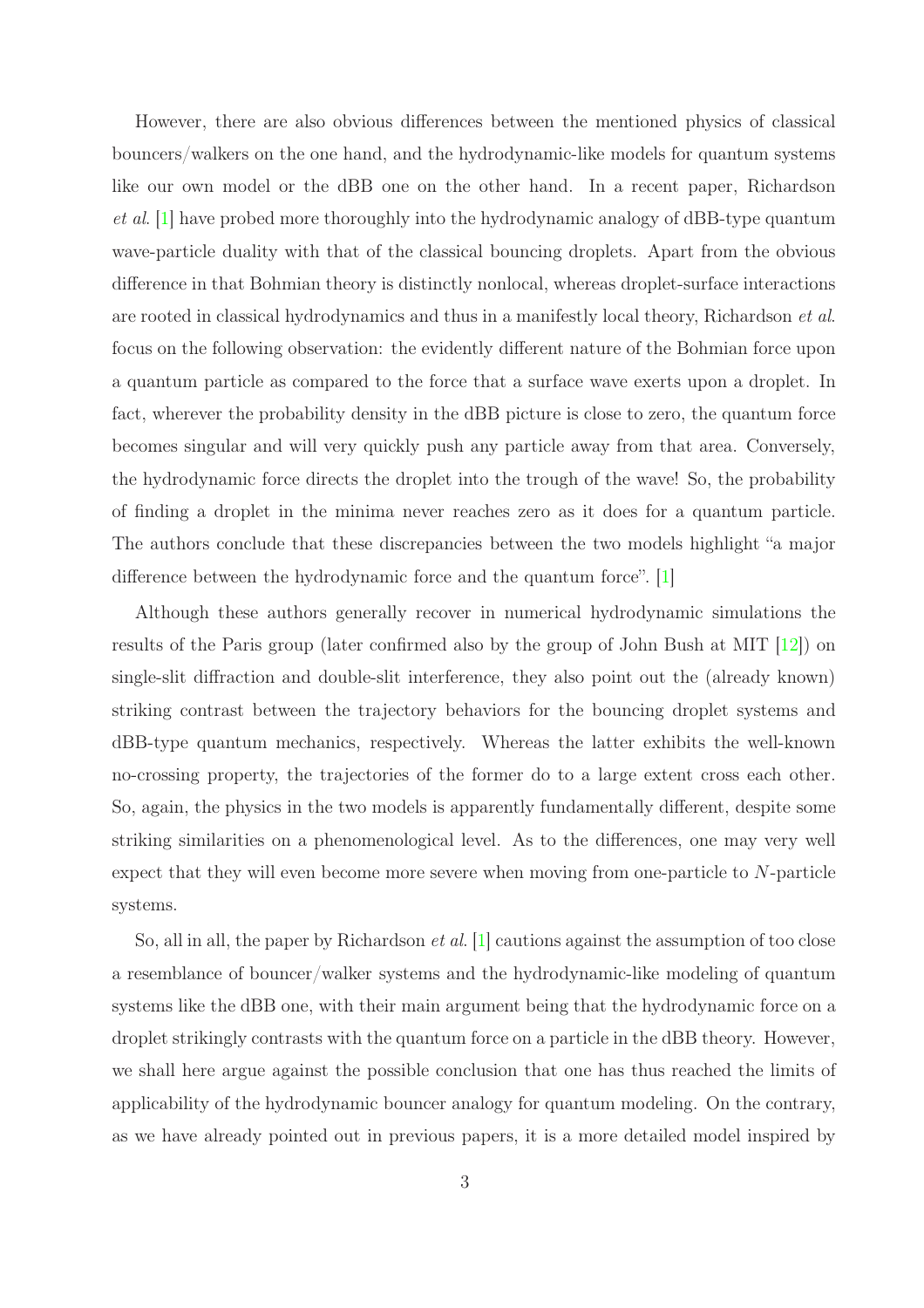the bouncer/walker experiments that can show the fertility of said analogy. It enables us to show that our model, being of the type of an "emergent quantum mechanics" [\[13,](#page-12-3) [14\]](#page-12-4), can provide a deeper-level explanation of the dBB version of quantum mechanics (Chapter 2). Moreover, as we shall also show, it turns out to provide an identity of an emergent force on the bouncer in our hydrodynamic-like model with the quantum force in Bohmian theory (Chapter 3). Finally, in Chapter 4 we shall discuss the "price" to be paid in order to arrive at our explanation of dBB theory in that some kind of nonlocality, or a certain "systemic nonlocality", has to be admitted in the model from the start. However, the simplicity and elegance of our derived formalism, combined with arguments about the reasonableness of a corresponding hydrodynamic-like modeling, will show that our approach may be a viable one w.r.t. understanding the emergence of quantum phenomena from the interactions and contextualities provided by the combined levels of classical boundary conditions and those of a subquantum domain.

## 2. IDENTITY OF THE EMERGENT KINEMATICS OF N BOUNCERS IN REAL 3-DIMENSIONAL SPACE WITH THE CONFIGURATION-SPACE VERSION OF DEBROGLIE–BOHM THEORY FOR N PARTICLES

Consider one particle in an n-slit system. In quantum mechanics, as well as in our quantum-like modeling via an emergent quantum mechanics approach, one can write down a formula for the total intensity distribution P which is very similar to the classical formula. For the general case of n slits, it holds with phase differences  $\varphi_{ij} = \varphi_i - \varphi_j$  that

<span id="page-3-0"></span>
$$
P = \sum_{i=1}^{n} \left( P_i + \sum_{j=i+1}^{n} 2R_i R_j \cos \varphi_{ij} \right),
$$
 (2.1)

where the phase differences are defined over the whole domain of the experimental setup. Apart from the role of the relative phase with important implications for the discussions on nonlocality  $[8]$ , there is one additional ingredient that distinguishes  $(2.1)$  from its classical counterpart, namely the "dispersion of the wavepacket". As in our model the "particle" is actually a bouncer in a fluctuating wave-like environment, i.e. analogously to the bouncers of Couder and Fort's group, one does have some (e.g. Gaussian) distribution, with its center following the Ehrenfest trajectory in the free case, but one also has a diffusion to the right and to the left of the mean path which is just due to that stochastic bouncing. Thus the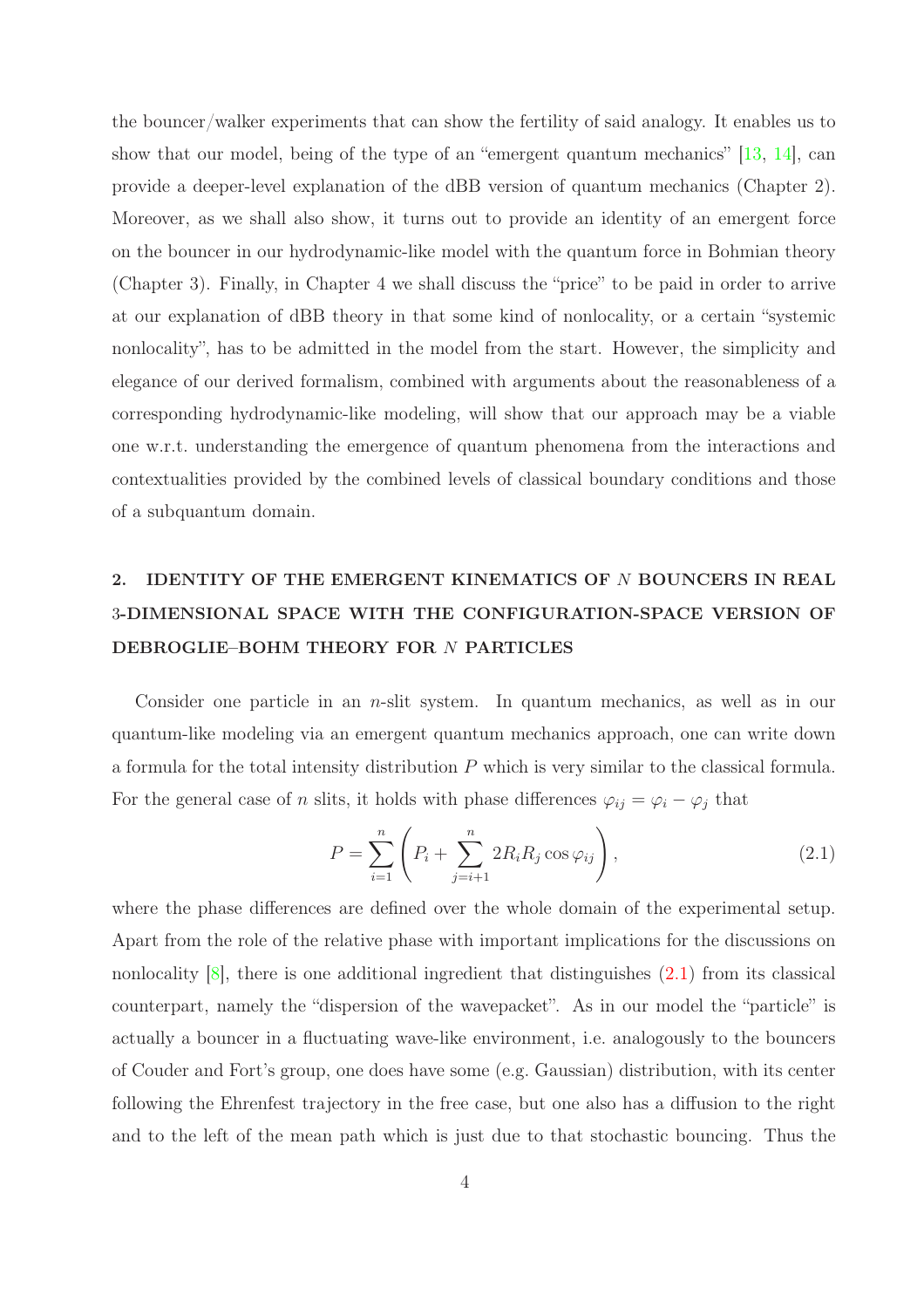total velocity field of our bouncer in its fluctuating environment is given by the sum of the forward velocity **v** and the respective diffusive velocities  $\mathbf{u}_L$  and  $\mathbf{u}_R$  to the left and the right. As for any direction i the diffusion velocity  $\mathbf{u}_i = D \frac{\nabla_i P}{P}$  $\frac{q_i P}{P}$  does not necessarily fall off with the distance, one has long effective tails of the distributions which contribute to the nonlocal nature of the interference phenomena [\[8](#page-11-5)]. In sum, one has three, distinct velocity (or current) channels per slit in an  $n$ -slit system.

We have previously shown [\[15](#page-12-5), [16](#page-12-6)] how one can derive the Bohmian guidance formula from our bouncer/walker model. To recapitulate, we recall the basics of that derivation here. Introducing classical wave amplitudes  $R(\mathbf{w}_i)$  and generalized velocity field vectors  $\mathbf{w}_i$ , which stand for either a forward velocity  $\mathbf{v}_i$  or a diffusive velocity  $\mathbf{u}_i$  in the direction transversal to  $v_i$ , we account for the phase-dependent amplitude contributions of the total system's wave field projected on one channel's amplitude  $R(\mathbf{w}_i)$  at the point  $(\mathbf{x}, t)$  in the following way: We define a *conditional probability density*  $P(\mathbf{w}_i)$  as the local wave intensity  $P(\mathbf{w}_i)$  in one channel (i.e.  $w_i$ ) upon the condition that the totality of the superposing waves is given by the "rest" of the  $3n - 1$  channels (recalling that there are 3 velocity channels per slit). The expression for  $P(\mathbf{w}_i)$  represents what we have termed "relational causality": any change in the local intensity affects the total field, and vice versa, any change in the total field affects the local one. In an  $n$ -slit system, we thus obtain for the conditional probability densities and the corresponding currents, respectively, i.e. for each channel component  $i$ ,

$$
P(\mathbf{w}_i) = R(\mathbf{w}_i) \hat{\mathbf{w}}_i \cdot \sum_{j=1}^{3n} \hat{\mathbf{w}}_j R(\mathbf{w}_j)
$$
(2.2)

$$
\mathbf{J}(\mathbf{w}_i) = \mathbf{w}_i P(\mathbf{w}_i), \qquad i = 1, \dots, 3n,
$$
\n(2.3)

with

$$
\cos \varphi_{i,j} := \hat{\mathbf{w}}_i \cdot \hat{\mathbf{w}}_j. \tag{2.4}
$$

Consequently, the total intensity and current of our field read as

$$
P_{\text{tot}} = \sum_{i=1}^{3n} P(\mathbf{w}_i) = \left(\sum_{i=1}^{3n} \hat{\mathbf{w}}_i R(\mathbf{w}_i)\right)^2 \tag{2.5}
$$

$$
\mathbf{J}_{\text{tot}} = \sum_{i=1}^{3n} \mathbf{J}(\mathbf{w}_i) = \sum_{i=1}^{3n} \mathbf{w}_i P(\mathbf{w}_i),
$$
\n(2.6)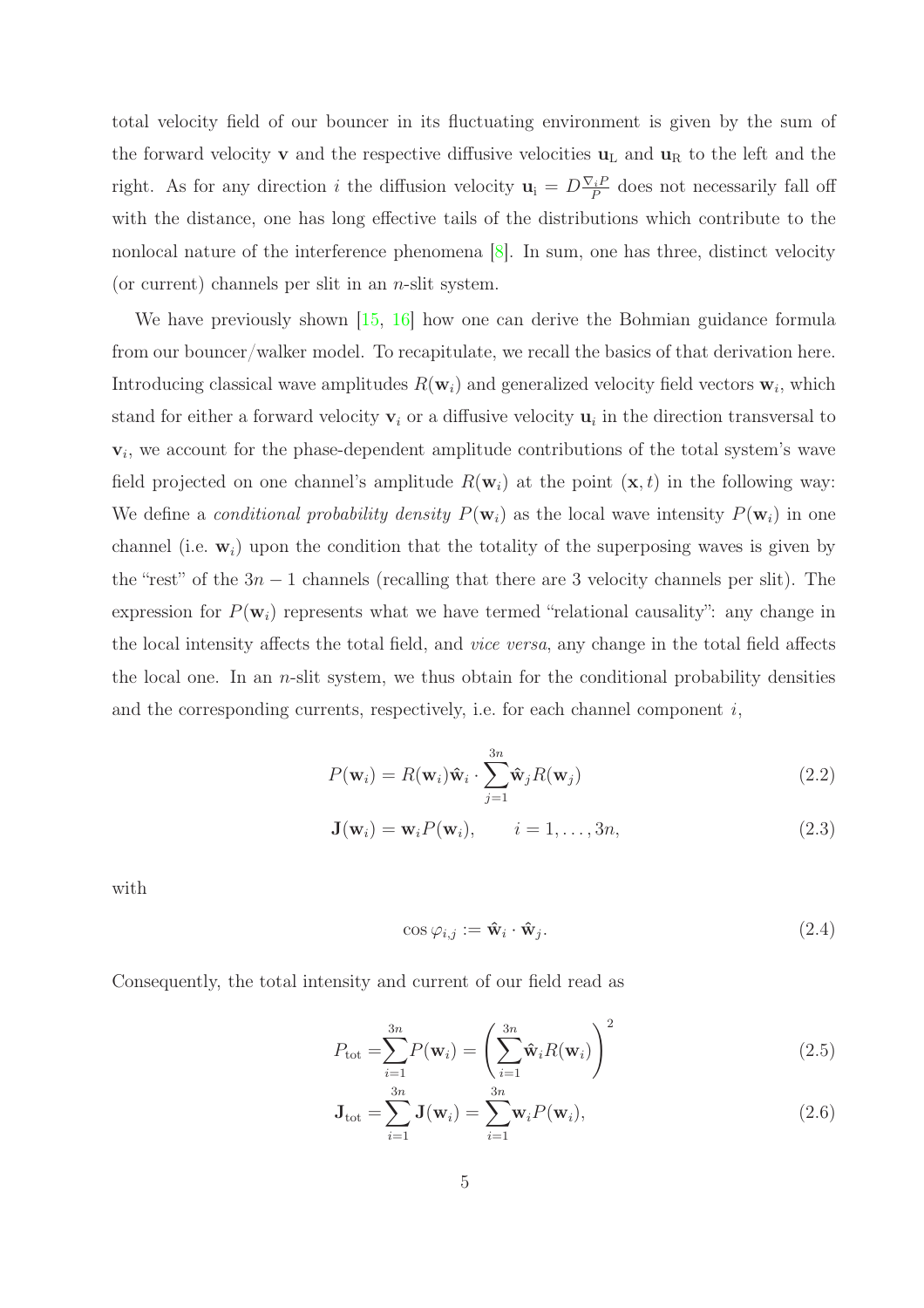leading to the emergent total velocity

<span id="page-5-0"></span>
$$
\mathbf{v}_{\text{tot}} = \frac{\mathbf{J}_{\text{tot}}}{P_{\text{tot}}} = \frac{\sum_{i=1}^{3n} \mathbf{w}_i P(\mathbf{w}_i)}{\sum_{i=1}^{3n} P(\mathbf{w}_i)}.
$$
(2.7)

In  $[15, 16]$  $[15, 16]$  we have shown with the example of  $n = 2$ , i.e. a double slit system, that Eq. [\(2.7\)](#page-5-0) can equivalently be written in the form

<span id="page-5-1"></span>
$$
\mathbf{v}_{\rm tot} = \frac{R_1^2 \mathbf{v}_1 + R_2^2 \mathbf{v}_2 + R_1 R_2 (\mathbf{v}_1 + \mathbf{v}_2) \cos \varphi + R_1 R_2 (\mathbf{u}_1 - \mathbf{u}_2) \sin \varphi}{R_1^2 + R_2^2 + 2R_1 R_2 \cos \varphi}.
$$
 (2.8)

The trajectories or streamlines, respectively, are obtained according to  $\dot{\mathbf{x}} = \mathbf{v}_{\text{tot}}$  in the usual way by integration. As first shown in [\[7\]](#page-11-6), by re-inserting the expressions for convective and diffusive velocities, respectively, i.e.  $\mathbf{v}_i = \frac{\nabla S_i}{m}$  $\frac{7S_i}{m}, \mathbf{u}_i = -\frac{\hbar}{m}$ m  $\nabla R_i$  $\frac{R_i}{R_i}$ , one immediately identifies Eq. [\(2.8\)](#page-5-1) with the Bohmian guidance formula. Naturally, employing the Madelung transformation for each path  $j$  ( $j = 1$  or 2),

$$
\psi_j = R_j e^{iS_j/\hbar},\tag{2.9}
$$

and thus  $P_j = R_j^2 = |\psi_j|^2 = \psi_j^* \psi_j$ , with  $\varphi = (S_1 - S_2)/\hbar$ , and recalling the usual trigonometric identities such as  $\cos \varphi = \frac{1}{2}$  $\frac{1}{2} (e^{i\varphi} + e^{-i\varphi})$ , one can rewrite the total average current immediately in the usual quantum mechanical form as

$$
\mathbf{J}_{\text{tot}} = P_{\text{tot}} \mathbf{v}_{\text{tot}}
$$

$$
= (\psi_1 + \psi_2)^* (\psi_1 + \psi_2) \frac{1}{2} \left[ \frac{1}{m} \left( -i\hbar \frac{\nabla(\psi_1 + \psi_2)}{(\psi_1 + \psi_2)} \right) + \frac{1}{m} \left( i\hbar \frac{\nabla(\psi_1 + \psi_2)^*}{(\psi_1 + \psi_2)^*} \right) \right]
$$
(2.10)  

$$
= -\frac{i\hbar}{2m} \left[ \Psi^* \nabla \Psi - \Psi \nabla \Psi^* \right] = \frac{1}{m} \text{Re} \left\{ \Psi^* (-i\hbar \nabla) \Psi \right\},
$$

where  $P_{\text{tot}} = |\psi_1 + \psi_2|^2 =: |\Psi|^2$ .

Eq.  $(2.7)$  has been derived for one particle in an *n*-slit system. However, it is straightforward to extend this derivation to the many-particle case. Due to the purely additive terms in the expressions for the total current and total probability density, respectively, also for N particles, the only difference now is that the currents' nabla operators have to be applied at all of the locations of the respective N particles, thus providing the quantum mechanical formula

$$
\mathbf{J}_{\text{tot}}\left(N\right) = \sum_{i=1}^{N} \frac{1}{m_i} \text{Re}\left\{\Psi\left(t\right)^* \left(-i\hbar \nabla_i\right) \Psi\left(t\right)\right\},\tag{2.11}
$$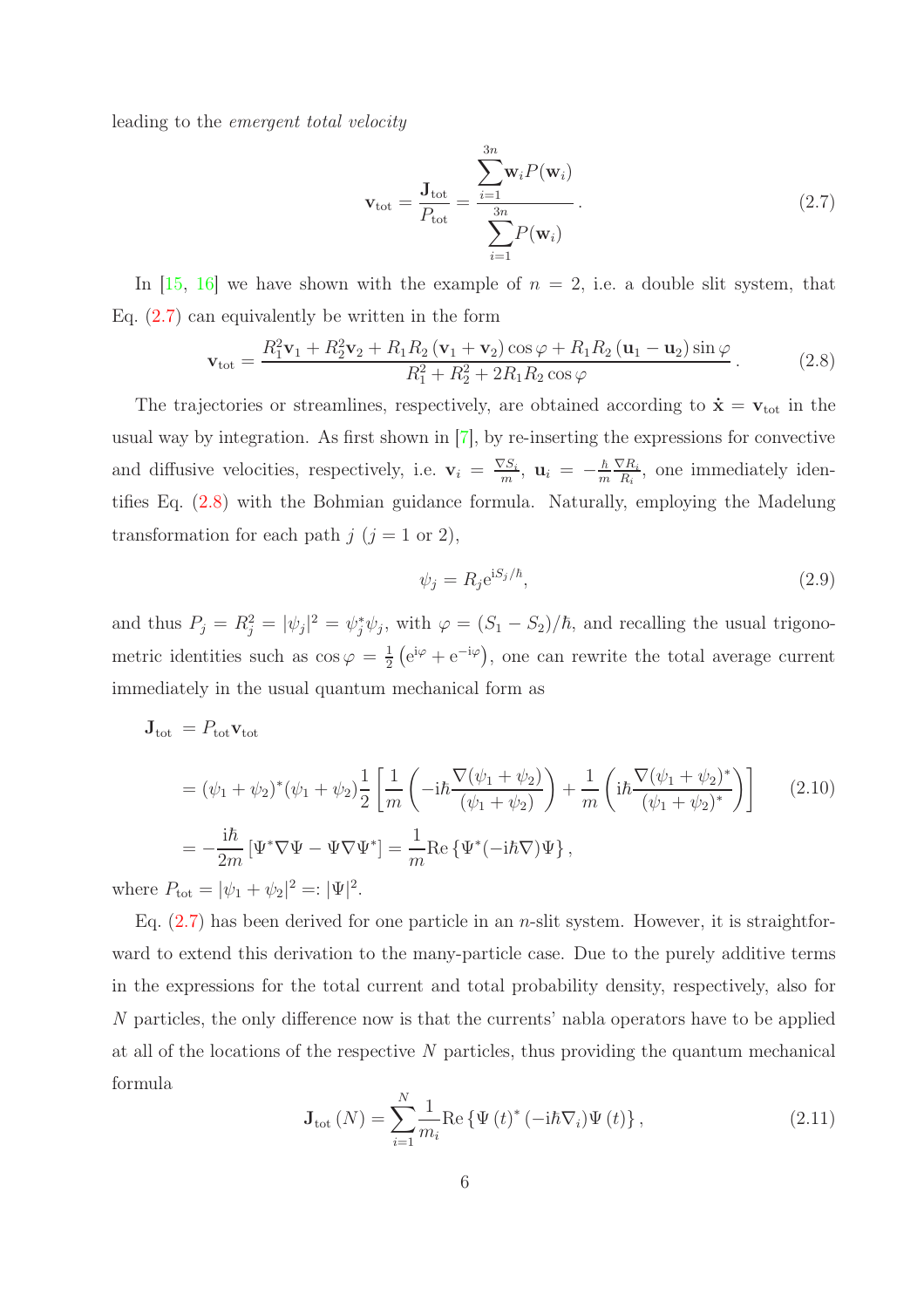where  $\Psi(t)$  now is the total N-particle wave function, whereas the total velocity fields are given by

$$
\mathbf{v}_{i}(t) = \frac{\hbar}{m_{i}} \text{Im} \frac{\nabla_{i} \Psi(t)}{\Psi(t)} \,\forall i = 1, ..., N. \tag{2.12}
$$

Note that this result is similar in spirit to that of Norsen *et al.* [\[3](#page-11-2), [4\]](#page-11-3) who with the introduction of a *conditional wave function*  $\tilde{\psi}_i$ , as opposed to the configuration-space wave function  $\Psi$ , rewrite the guidance formula, for each particle, in terms of the  $\tilde{\psi}_i$ :

$$
\frac{\mathrm{d}X_i(t)}{\mathrm{d}t} = \frac{\hbar}{m_i} \mathrm{Im} \left. \frac{\nabla \Psi}{\Psi} \right|_{\mathbf{x} = \mathbf{X(t)}} \equiv \frac{\hbar}{m_i} \mathrm{Im} \left. \frac{\nabla \tilde{\psi}_i}{\tilde{\psi}_i} \right|_{\mathbf{x} = X_i(t)},\tag{2.13}
$$

where the  $X_i$  denote the location of one specific particle and  $\mathbf{X}(t) = \{X_1(t),...,X_N(t)\}\$ the actual configuration point. Thus, in this approach, each  $\tilde{\psi}_i$  can be regarded as a wave propagating in physical 3-dimensional space.

In sum, with our introduction of a conditional probability  $P(\mathbf{w}_i)$  for channels  $\mathbf{w}_i$ , which include subquantum velocity fields, we obtain the guidance formula also for N-particle systems. Therefore, what looks like the necessity in the dBB theory to superpose wave functions in configuration space in order to provide an "indigestible" guiding wave, can equally be obtained by superpositions of all relational amplitude configurations of waves in real 3-dimensional space. The central ingredient for this to be possible is to consider the emergence of the velocity field from the interplay of the totality of all of the system's velocity channels. We have termed the framework of our approach a "superclassical" one, because in it are combined classical levels at vastly different scales, i.e. at the subquantum and the macroscopic levels, respectively.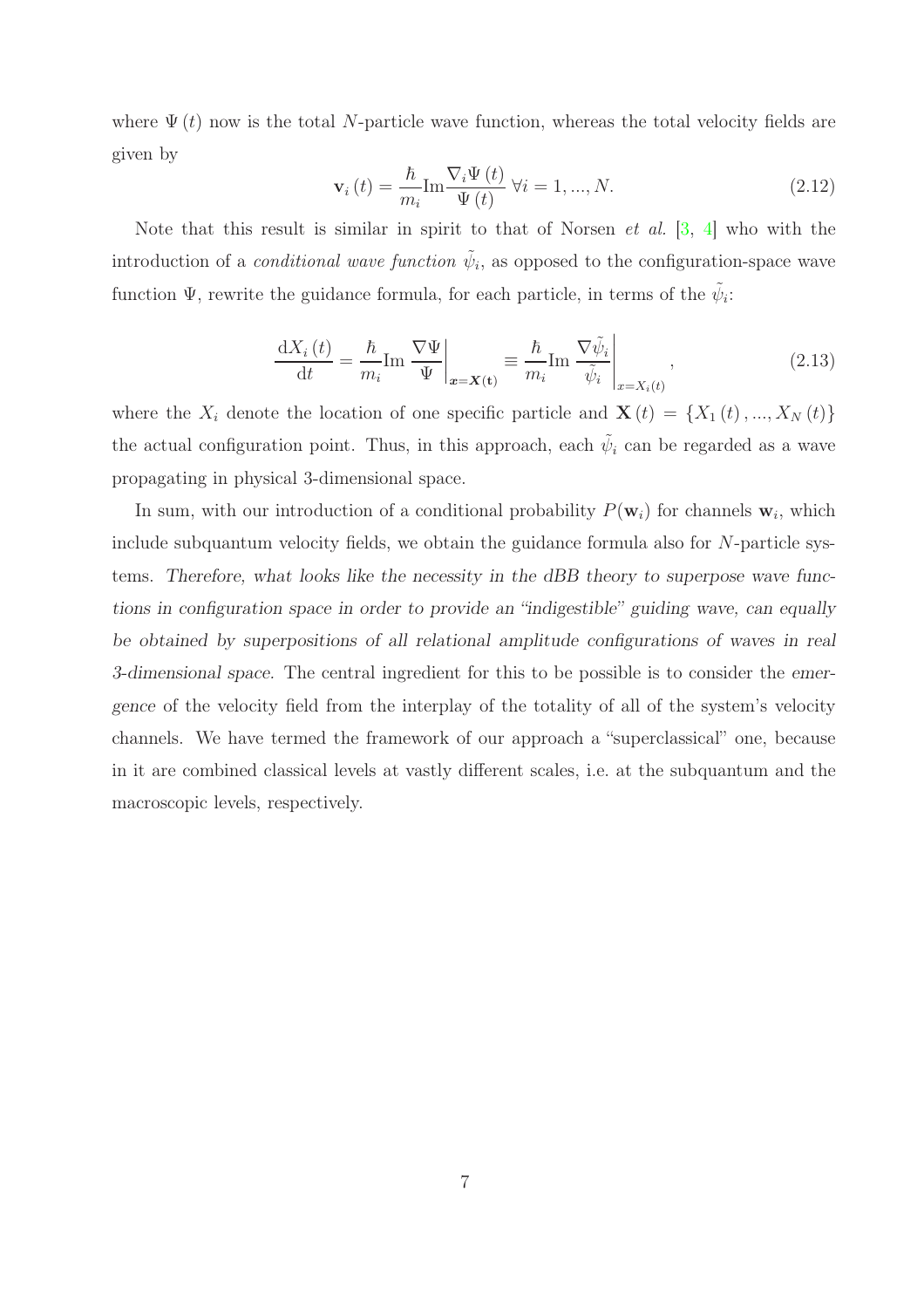## 3. IDENTITY OF THE EMERGENT FORCE ON A PARTICLE MODELED BY A BOUNCER SYSTEM AND THE QUANTUM FORCE OF THE DEBROGLIE– BOHM THEORY

With the results of the foregoing Chapter, we can now return to and resolve the problem discussed in Chapter 1 of the apparent incompatibility between the Bohmian force upon a quantum particle and the force exerted on a bouncing droplet as formulated by Richardson et al. [\[1\]](#page-11-0). In fact, already a first look at the bouncer/walker model of our group provides a clear difference as compared to the hydrodynamical force studied by Richardson et al. For, whereas the latter investigate the effects of essentially a single bounce on the fluid surface and the acceleration of the bouncer as a consequence of this interaction, our bouncer/walker model for quantum particles involves a much more complex dynamical scenario: We consider the effects of a huge number of bounces, i.e. typically of the order of  $1/\omega$ , like approximately 10<sup>21</sup> bounces per second of an electron, which constitute effectively a "heating up" of the bouncer's surrounding, i.e. the subquantum medium related to the zero-point energy field.

Note that as soon as a microdynamics is assumed, the development of heat fluxes is a logical necessity if the microdynamics is constrained by some macroscopic boundaries like that of a slit system, for example. As we have shown in some detail  $[17]$ , the thermal field created by such a huge number of bounces in a slit system leads to an emergent average behavior of particle trajectories which is identified as anomalous, and more specifically as ballistic, diffusion. As such, the particle trajectories exiting from, say, a Gaussian slit behave exactly as if they were subject to a Bohmian quantum force. We were also able to show that this applies also to  $n$ -slit systems, such that one arrives at a subquantum modeling of the emergent interference effects at  $n$  slits whose predicted average behavior is identical to that provided by the dBB theory.

It is then easily shown that the average force acting on a particle in our model is the same as the Bohmian quantum force. For, due to the identity of our emerging velocity field with the guidance formula, and because they essentially differ only via the notations due to different forms of bookkeeping, their respective time derivatives must also be identical. Thus, from Eq. [\(2.7\)](#page-5-0) one obtains the particle acceleration field (using a one-particle scenario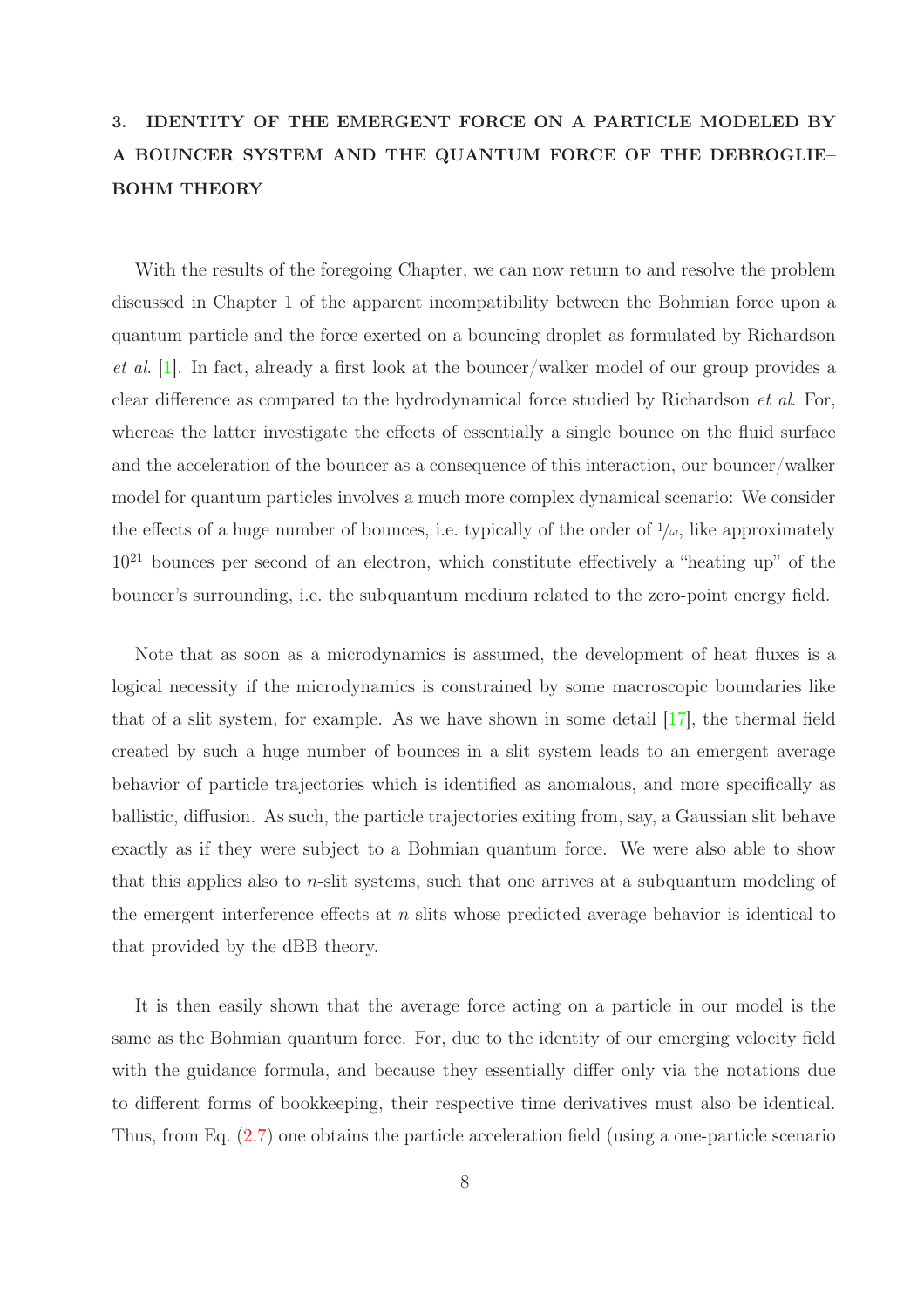for simplicity) in an *n*-slit system as

<span id="page-8-0"></span>
$$
a_{\text{tot}}(t) = \frac{d\mathbf{v}_{\text{tot}}}{dt} = \frac{d}{dt} \left( \frac{\sum_{i=1}^{3n} \mathbf{w}_i P(\mathbf{w}_i)}{\sum_{i=1}^{3n} P(\mathbf{w}_i)} \right)
$$
  
= 
$$
\frac{1}{\left(\sum_{i=1}^{3n} P(\mathbf{w}_i)\right)^2} \left\{ \sum_{i=1}^{3n} \left[ P(\mathbf{w}_i) \frac{d\mathbf{w}_i}{dt} + \mathbf{w}_i \frac{dP(\mathbf{w}_i)}{dt} \right] \left( \sum_{i=1}^{3n} P(\mathbf{w}_i) \right) \right\}
$$
(3.1)
$$
- \left( \sum_{i=1}^{3n} \mathbf{w}_i P(\mathbf{w}_i) \right) \left( \sum_{i=1}^{3n} \frac{dP(\mathbf{w}_i)}{dt} \right) \right\}.
$$

Note in particular that [\(3.1\)](#page-8-0) typically becomes infinite for regions  $(\mathbf{x}, t)$  where  $P_{\text{tot}} =$  $\sum$ 3n  $P(\mathbf{w}_i) \to 0$ , in accordance with the Bohmian picture.

 $i=1$ From  $(3.1)$  we see that even the acceleration of one particle in an *n*-slit system is a highly complex affair, as it nonlocally depends on all other accelerations and temporal changes in the probability densities across the whole experimental setup! In other words, this force is truly emergent, resulting from a huge amount of bouncer-medium interactions, both locally and nonlocally. This is of course radically different from the scenario studied by Richardson et al. where the effect of only a single local bounce is compared with the quantum force. From our new perspective, it is then hardly a surprise that the comparison of the two respective forces provides distinctive differences. However, as we just showed, with the emergent scenario proposed in our model, complete agreement with the Bohmian quantum force is established.

### 4. CHOOSE YOUR POISON: HOW TO INTRODUCE NONLOCALITY IN A HYDRODYNAMIC-LIKE MODEL FOR QUANTUM SYSTEMS?

As already mentioned in the introduction of this paper, purely classical hydrodynamical models are manifestly local and thus inadequate tools to explain quantum mechanical nonlocality. Although nonlocal correlations may also be obtainable within hydrodynamical modeling [\[18\]](#page-12-8), there is no way to also account for dynamical nonlocality [\[19](#page-12-9)] in this manner.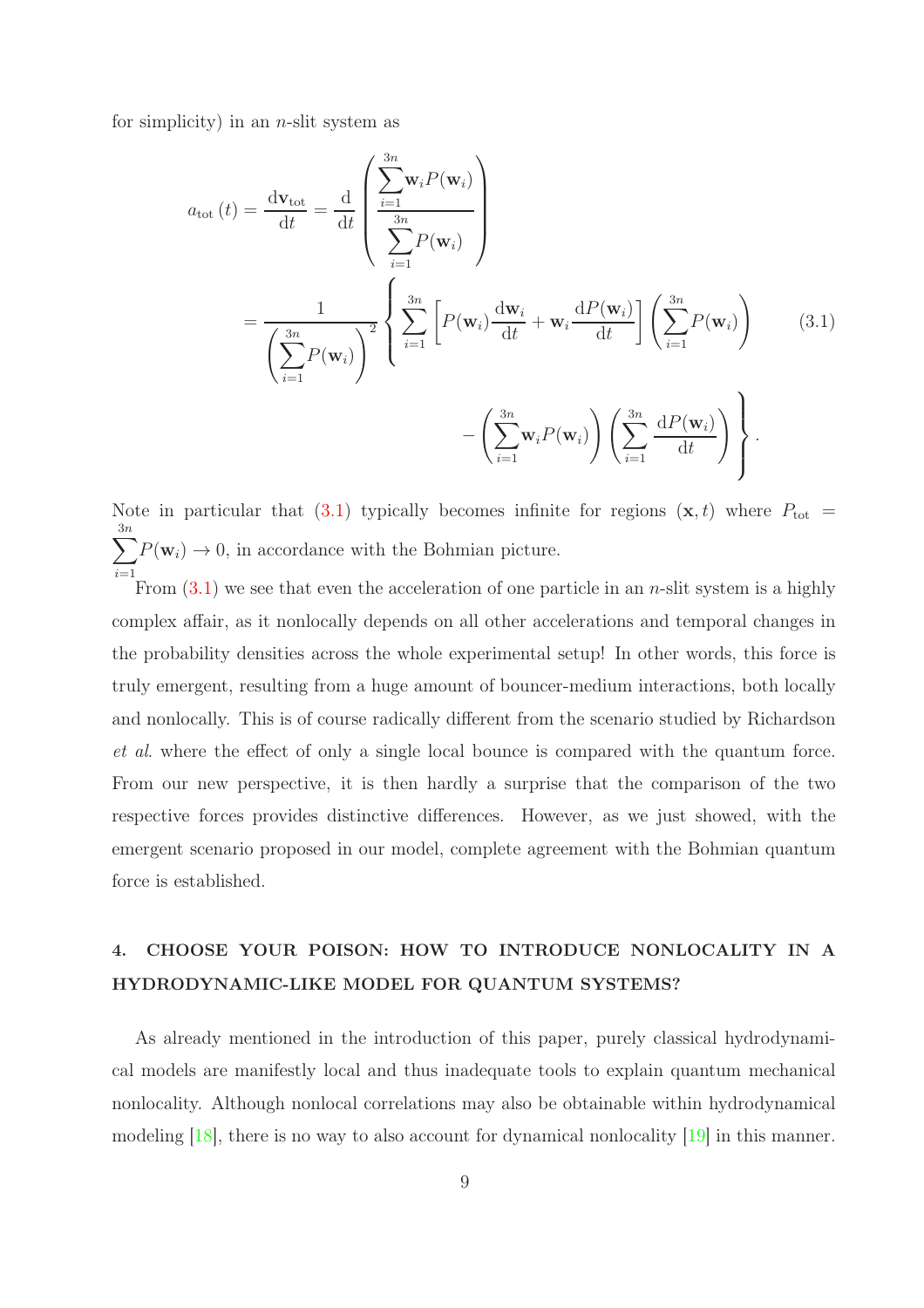So, as correctly observed by Richardson et al. [\[1](#page-11-0)], droplet-surface wave interaction scenarios are not enough to serve as a full-fledged analogy of the distinctly nonlocal dBB theory, for example.

The question thus arises how in our much more complex, but still "hydrodynamic-like" bouncer/walker model nonlocal, or nonlocal-like, effects can come about. To answer this, one needs to consider in more detail how the elements of our model are constructed, which finally provide an elegant formula, Eq. [\(2.7\)](#page-5-0), identical with the guidance formula in a (for simplicity: one-particle) system with n slits. (As shown above, the extension to N particles is straightforward.) As we consider, without restriction of generality, the typical example of Gaussian slits, we introduce the Gaussians in the usual way, with  $\sigma$  related to the slit width, for the probability density distributions (which in our model coincide with "heat" distributions due to the bouncers' stirring up of the vacuum) just behind the slit. The important feature of these Gaussians is that we do not implement any cutoff for the distributions, but maintain the long tails which actually then extend across the whole experimental setup, even if these are only very small and practically often negligible amplitudes in the regions far away from the slit proper. As the emerging probability density current is given by the denominator of Eq.  $(2.8)$ , we see that in fact the product  $R_1R_2$  may be negligibly small for regions where only a long tail of one Gaussian overlaps with another Gaussian, nevertheless the last term in  $(2.8)$  can be very large despite the smallness of  $R_1$  or  $R_2$ . It is this latter part which is responsible for the genuinely quantum-like nature of the average momentum, i.e. for its nonlocal nature. This is similar in the Bohmian picture, but here given a more direct physical meaning in that this last term refers to a difference in diffusive currents as explicitly formulated in the last term of [\(2.8\)](#page-5-1). Because of the mixing of diffusion currents from both channels, we call this decisive term in  $J_{\text{tot}} = P_{\text{tot}} v_{\text{tot}}$  the "entangling current". [\[20](#page-12-10)]

Thus, one sees that formally one obtains genuine quantum mechanical nonlocality in a hydrodynamic-like model with one particular "unusual" characteristic: the extremely feeble but long tails of (Gaussian or other) distribution functions for probability densities exiting from a slit extend nonlocally across the whole experimental setup. So, we have nonlocality by explicitly putting it into our model. After all, if the world is nonlocal, it would not make much sense to attempt its reconstruction with purely local means. Still, so far we have just stated a formal reason for how nonlocality may come about. Somewhere in any theory, so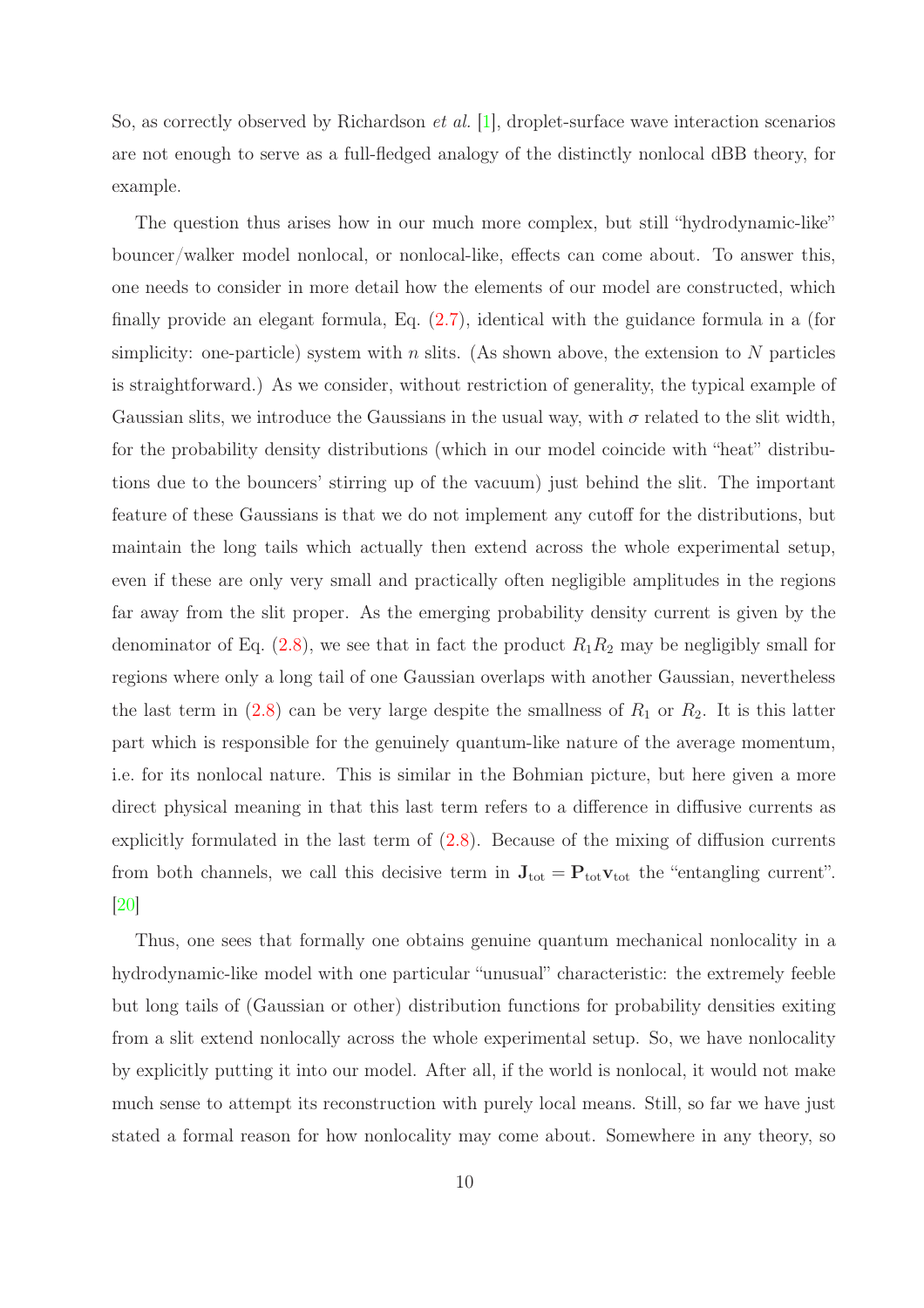it seems, one has to "choose one's poison" that would provide nonlocality in the end. But what would be a truly "digestible" physical explanation? Here is where at present only some speculative clues can be given.

For one thing, strict nonlocality in the sense of absolute simultaneity of space-like separated events can never be proven in any realistic experiment, because infinite precision is not attainable. This means, however, that very short time lapses must be admitted in any operational scenario, with two basic options remaining: i) either there is a time lapse due to the finitely fast "switching" of experimental arrangements in combination with instantaneous information transfer (but not signaling; see Walleczek and Grössing, [forthcoming]), or ii) the information transfer itself is not instantaneous, but happens at very high speeds  $v \ggg c$ .

How, then, can the implementation of nonlocal or nonlocal-like processes with speeds  $v \gg c$  be argued for in the context of a hydrodynamic-like bouncer/walker model? We briefly mention two options here. Firstly, one can imagine that the "medium" we employ in our model is characterized by oscillations of the zero-point energy throughout space, i.e. between any two or more macroscopic boundaries as given by experimental setups. Between these boundaries standing wave configurations may emerge (similar to the Paris group's experiments, but now explicitly extending synchronously over nonlocal distances). Here it might be helpful to remind ourselves that we deal with solutions of the diffusion (heat conduction) equation. At least (but perhaps only) formally, any change of the boundary conditions is effective "instantaneously" across the whole setup. Alternatively, if the experimental setup is changed such that old boundary conditions are substituted by new ones, due to the all-space-pervading zero-point energy oscillations, one "immediately" (i.e. after a very short time of the order  $t \sim \frac{1}{\omega}$  $\frac{1}{\omega}$ ) obtains a new standing wave configuration that now effectively implies an almost instantaneous change of probability density distributions, or relative phase changes, for example. The latter would then become "immediately" effective in that changed phase information is available across the whole domain of the extended probability density distribution. We have referred to this state of affairs as "systemic nonlocality" [\[8](#page-11-5)]. So, one may speculate that it is something like "eigenvalues" of the universe's network of zero-point fluctuations that may be responsible for quantum mechanical nonlocality-eigenvalues which (almost?) instantaneously change whenever the boundary conditions are changed.

A second option even more explicitly refers to the universe as a whole, or, more particularly, to spacetime itself. If spacetime is an emergent phenomenon as some recent work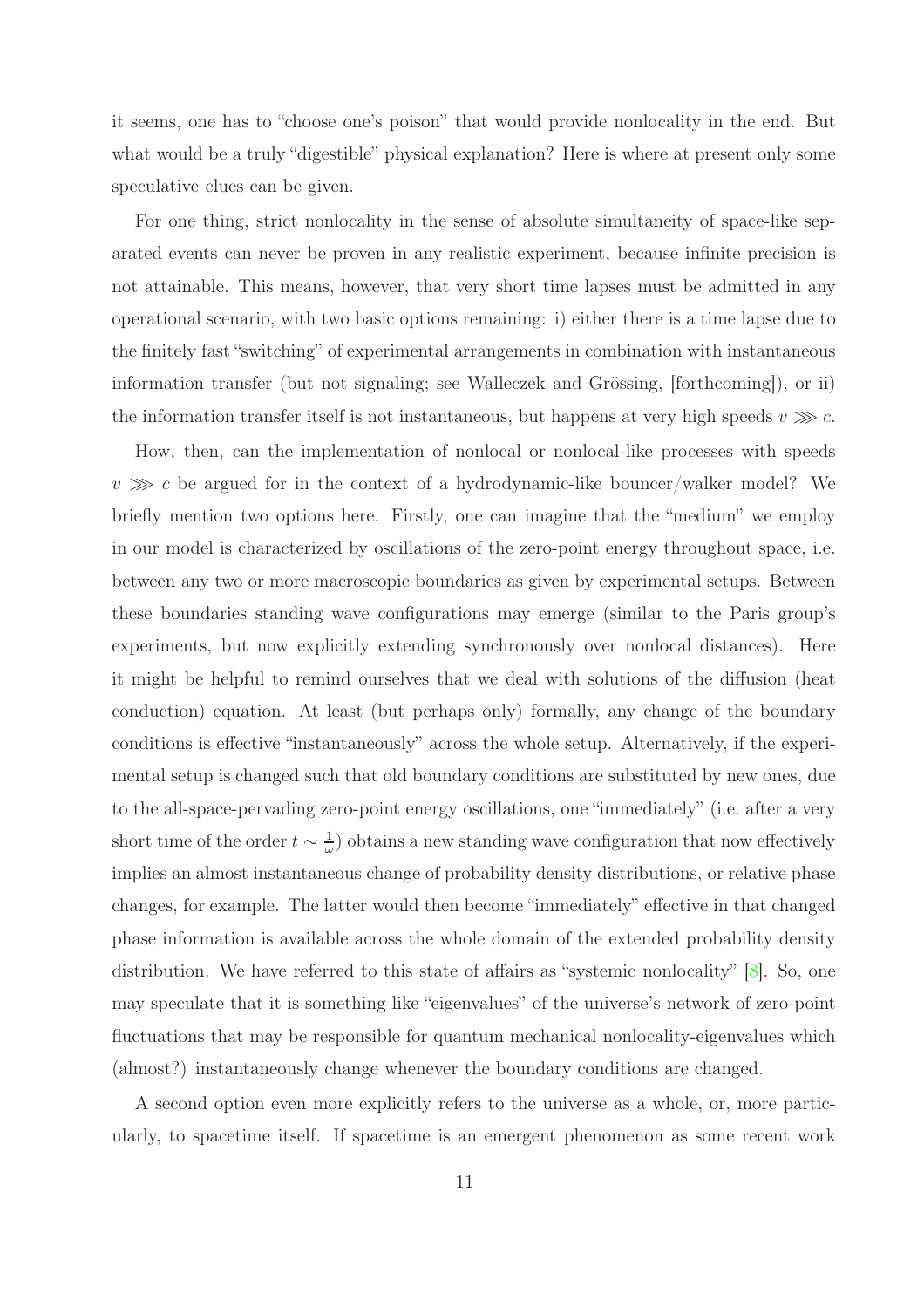suggests [\[21](#page-13-0)], this would very likely have strong implications for the modeling and understanding of quantum phenomena. Just as in our model of an emergent quantum mechanics we consider quantum theory as a possible limiting case of a deeper level theory, present-day relativity and concepts of spacetime may be approximations of, and emergent from a superclassical, deeper level theory of gravity and/or spacetime. It is thus a potentially fruitful task to bring both attempts together in the near future.

#### ACKNOWLEDGMENTS

We thank Jan Walleczek for many enlightening discussions, and the Fetzer Franklin Fund for partial support of the current work.

- <span id="page-11-0"></span>[1] C. D. Richardson, P. Schlagheck, J. Martin, N. Vandewalle, and T. Bastin, "On the analogy of quantum wave-particle duality with bouncing droplets," *pre-print* (2014) , [arXiv:1410.1373 \[physics.flu-dyn\]](http://arxiv.org/abs/1410.1373).
- <span id="page-11-2"></span><span id="page-11-1"></span>[2] D. Bohm, *Causality and Chance in Modern Physics*. Routledge, London, 1997.
- [3] T. Norsen, "The theory of (exclusively) local beables," *Found. Phys.* 40 [\(2010\) 1858–1884,](http://dx.doi.org/10.1007/s10701-010-9495-2) [arXiv:0909.4553 \[quant-ph\]](http://arxiv.org/abs/0909.4553).
- <span id="page-11-3"></span>[4] T. Norsen, D. Marian, and X. Oriols, "Can the wave function in configuration space be replaced by single-particle wave functions in physical space?," *pre-print* (2014) , [arXiv:1410.3676 \[quant-ph\]](http://arxiv.org/abs/1410.3676).
- <span id="page-11-4"></span>[5] G. Grössing, "The vacuum fluctuation theorem: Exact Schrödinger equation via nonequilibrium thermodynamics," *Phys. Lett. A* 372 [\(2008\) 4556–4563,](http://dx.doi.org/10.1016/j.physleta.2008.05.007) arXiv:0711.4954 [quant-ph][.](http://arxiv.org/abs/0711.4954)
- [6] G. Grössing, "On the thermodynamic origin of the quantum potential," *Physica A* 388 (2009) 811–823, [arXiv:0808.3539 \[quant-ph\]](http://arxiv.org/abs/0808.3539).
- <span id="page-11-6"></span>[7] G. Grössing, S. Fussy, J. Mesa Pascasio, and H. Schwabl, "An explanation of interference effects in the double slit experiment: Classical trajectories plus ballistic diffusion caused by zero-point fluctuations," *Ann. Phys.* 327 [\(2012\) 421–437,](http://dx.doi.org/10.1016/j.aop.2011.11.010) [arXiv:1106.5994 \[quant-ph\]](http://arxiv.org/abs/1106.5994).
- <span id="page-11-5"></span>[8] G. Grössing, S. Fussy, J. Mesa Pascasio, and H. Schwabl, "'Systemic nonlocality' from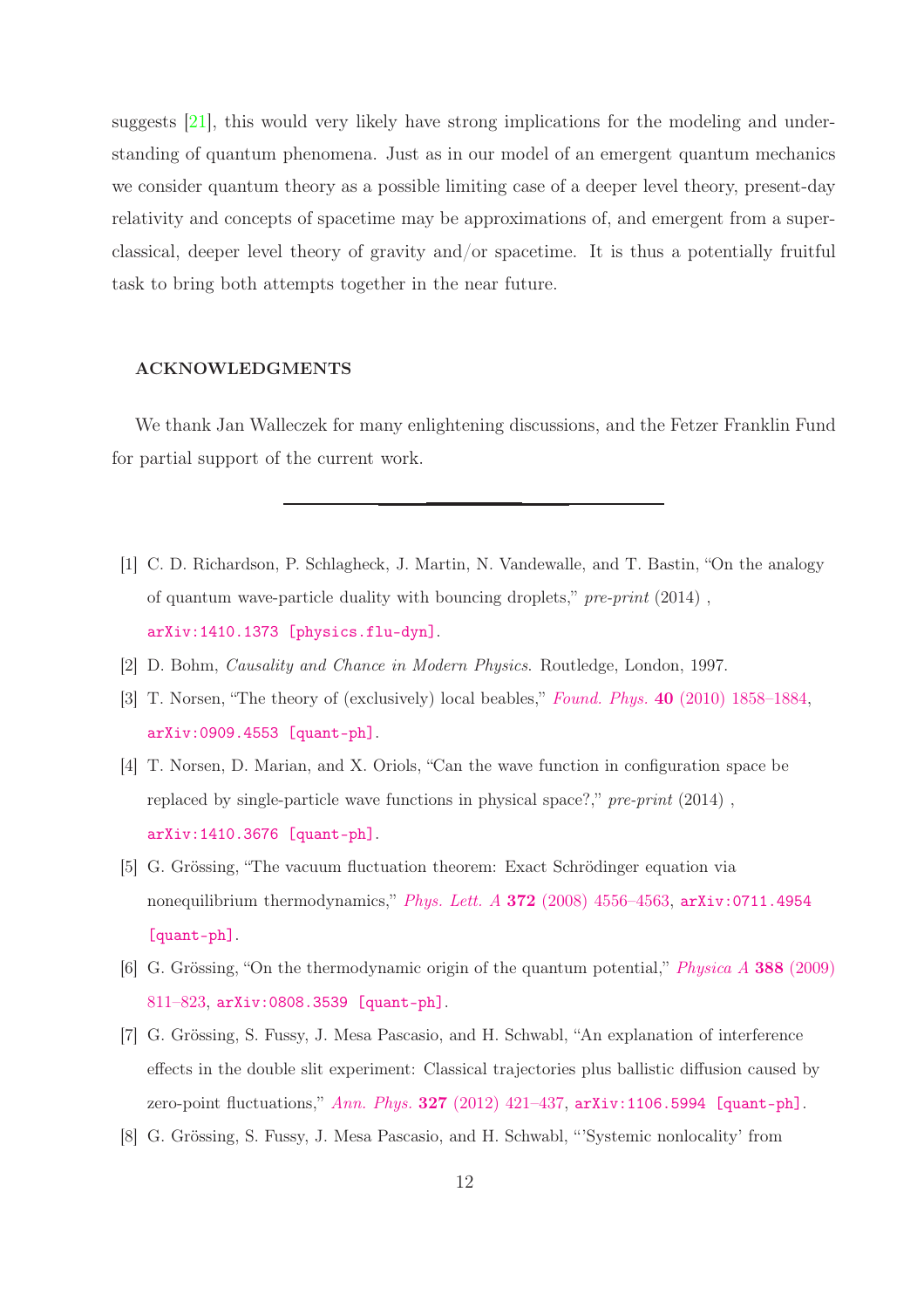changing constraints on sub-quantum kinematics," *[J. Phys.: Conf. Ser.](http://dx.doi.org/10.1088/1742-6596/442/1/012012)* 442 (2013) 012012, [arXiv:1303.2867 \[quant-ph\]](http://arxiv.org/abs/1303.2867).

- <span id="page-12-0"></span>[9] Y. Couder and E. Fort, "Single-particle diffraction and interference at a macroscopic scale," *[Phys. Rev. Lett.](http://dx.doi.org/10.1103/PhysRevLett.97.154101)* 97 (2006) 154101.
- [10] Y. Couder and E. Fort, "Probabilities and trajectories in a classical wave-particle duality," *J. Phys.: Conf. Ser.* 361 (2012) 012001.
- <span id="page-12-1"></span>[11] E. Fort, A. Eddi, A. Boudaoud, J. Moukhtar, and Y. Couder, "Path-memory induced quantization of classical orbits," *PNAS* 107 [\(2010\) 17515–17520.](http://dx.doi.org/10.1073/pnas.1007386107)
- <span id="page-12-2"></span>[12] J. W. Bush, "Pilot-wave hydrodynamics," *Annual Review of Fluid Mechanics* 47 (2015) 140924163644001.
- <span id="page-12-3"></span>[13] G. Grössing, ed., *Emergent Quantum Mechanics 2011*. No. 361/1. IOP Publishing, Bristol, 2012. Url: http://iopscience.iop.org/1742-6596/361/1.
- <span id="page-12-4"></span>[14] G. Grössing, H.-T. Elze, J. Mesa Pascasio, and J. Walleczek, eds., *Emergent Quantum Mechanics 2013*. No. 504/1. IOP Publishing, Bristol, 2014. Url: http://iopscience.iop.org/1742-6596/504/1.
- <span id="page-12-5"></span>[15] S. Fussy, J. Mesa Pascasio, H. Schwabl, and G. Grössing, "Born's rule as signature of a superclassical current algebra," *Ann. Phys.* 343 [\(2014\) 200–214,](http://dx.doi.org/10.1016/j.aop.2014.02.002) arXiv:1308.5924 [quant-ph].
- <span id="page-12-6"></span>[16] G. Grössing, S. Fussy, J. Mesa Pascasio, and H. Schwabl, "Relational causality and classical probability: Grounding quantum phenomenology in a superclassical theory," *J. Phys.: Conf. Ser.* 504 (2014) 012006, [arXiv:1403.3295 \[quant-ph\]](http://arxiv.org/abs/1403.3295).
- <span id="page-12-7"></span>[17] G. Grössing, S. Fussy, J. Mesa Pascasio, and H. Schwabl, "Emergence and collapse of quantum mechanical superposition: Orthogonality of reversible dynamics and irreversible diffusion," *Physica A* 389 [\(2010\) 4473–4484,](http://dx.doi.org/10.1016/j.physa.2010.07.017) [arXiv:1004.4596 \[quant-ph\]](http://arxiv.org/abs/1004.4596).
- <span id="page-12-8"></span>[18] R. Brady and R. Anderson, "Violation of bell's inequality in fluid mechanics," *pre-print* (2013) , [arXiv:1305.6822 \[physics.gen-ph\]](http://arxiv.org/abs/1305.6822).
- <span id="page-12-9"></span>[19] J. Tollaksen, Y. Aharonov, A. Casher, T. Kaufherr, and S. Nussinov, "Quantum interference experiments, modular variables and weak measurements," *New J. Phys.* 12 [\(2010\) 013023,](http://dx.doi.org/10.1088/1367-2630/12/1/013023) [arXiv:0910.4227v1 \[quant-ph\]](http://arxiv.org/abs/0910.4227v1).
- <span id="page-12-10"></span>[20] J. Mesa Pascasio, S. Fussy, H. Schwabl, and G. Grössing, "Modeling quantum mechanical double slit interference via anomalous diffusion: Independently variable slit widths," *Physica*